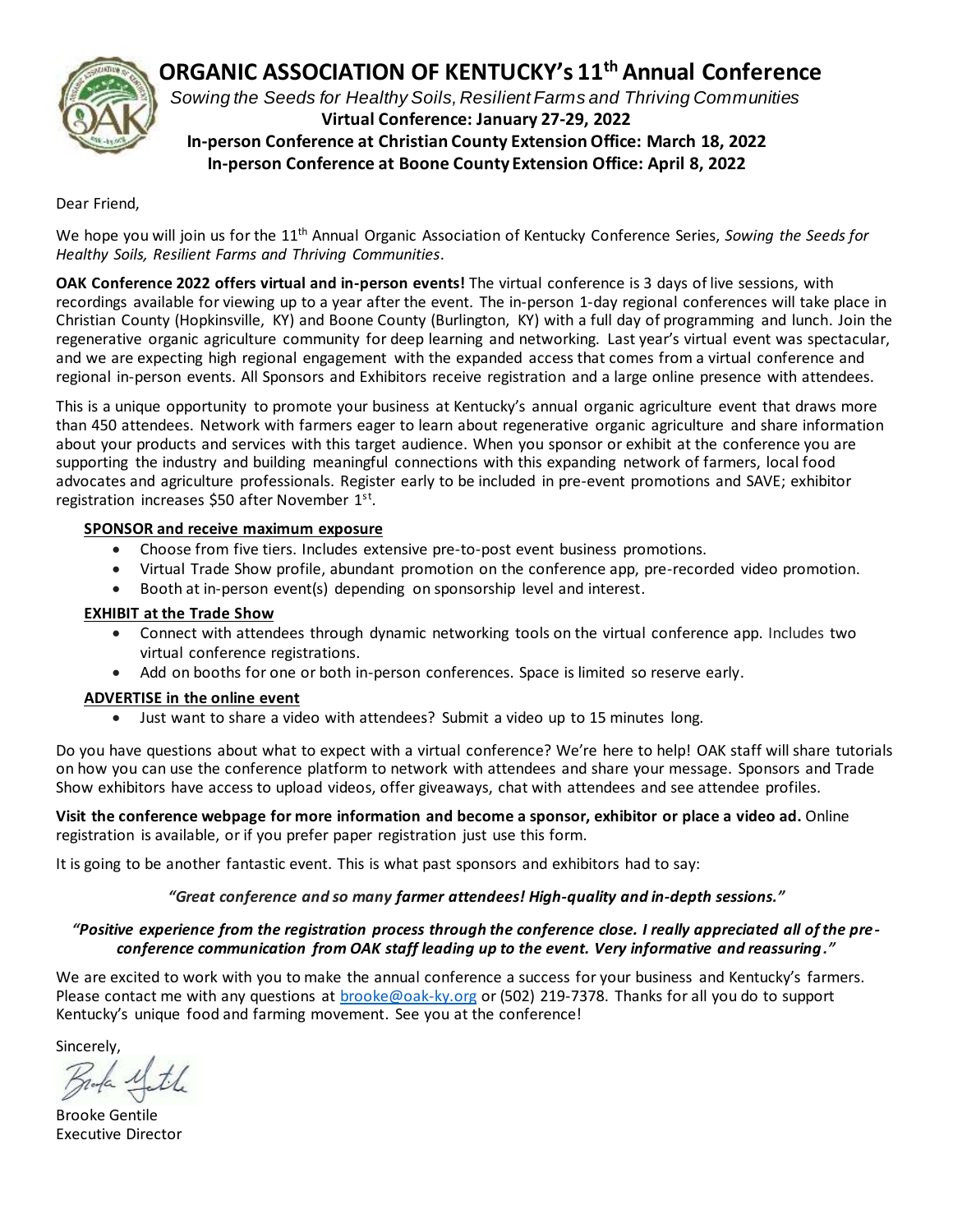## **Conference Sponsor Levels**

*Register by 11/1/2021 to be included in all early event promotion!*

# **Barn Raiser Sponsor** ۰ **\$5,000 +**

Presenting sponsor receives the most coverage before and during the event.

8 Virtual conference registrations + Virtual Trade Show profile + In-Person conferences + promotions below

# **Harvest Sponsor** ۰ **\$3,000 +**

Be a track sponsor at this level and appear on all related sessions.

6 Virtual conference registrations + Virtual Trade Show profile + In-Person conference + promotions below

# **Cultivator Sponsor** ۰ **\$2,000 +**

4 Virtual conference registrations + Virtual Trade Show profile + promotions below

# **Seed Sponsor** ۰ **\$1,200 +**

2 conference registrations + Virtual Trade Show profile + promotions below

# **Farmer Sponsor** ۰ **\$500 +**

1 conference registration for you and 4 others go to Farmer Scholarships + promotions below

| <b>Conference Sponsorship Benefits</b>              | <b>Barn Raiser</b><br>\$5,000+ | <b>Harvester</b><br>\$3,000+ | <b>Cultivator</b><br>$$2,000+$ | <b>Seeder</b><br>\$1,000+ | <b>Farmer Friend</b><br>\$500 |
|-----------------------------------------------------|--------------------------------|------------------------------|--------------------------------|---------------------------|-------------------------------|
| Full Conference Registations: virtual / in-person   | 8/4                            | 6/2                          | 4/2                            | 2/0                       | 5/0                           |
| Sponsorship level and logo on conference website    |                                |                              |                                |                           |                               |
| Logo banner on virtual conference app home          |                                | ✓                            | ✓                              |                           |                               |
| Logo on conference app profile pages                |                                | V                            |                                |                           |                               |
| Sponsorship level and logo on mailer                |                                | $\checkmark$                 | v                              |                           |                               |
| Virtual Trade Show interactive profile              |                                | $\checkmark$                 | V                              |                           |                               |
| Video on virtual conference app                     | $\checkmark$                   | V                            | V                              |                           |                               |
| Print ad for in-person programs                     | ᢦ                              |                              | V                              |                           |                               |
| Logo on conference app agenda                       | ✓                              | V                            | ✓                              |                           |                               |
| Recognition in OAK's monthly email newsletter       | $\blacktriangleright$          |                              | ◡                              |                           |                               |
| In-person Trade Show                                | ✓                              |                              |                                |                           |                               |
| Recognition in conference email blasts              | $\checkmark$                   | ✓                            |                                |                           |                               |
| Track sponsor: business name on related sessions    |                                | ✓                            |                                |                           |                               |
| Presenting sponsor: logo prior to keynote addresses | $\overline{\mathbf{v}}$        |                              |                                |                           |                               |
| Push notification on conference app                 |                                |                              |                                |                           |                               |
| OAK Annual Membership                               |                                |                              |                                |                           |                               |

### **All sponsorship packages include:**

- Recognition at the conference, in the program, promotional materials and website according to level.
- Access to attendees that are organically-minded farmers, researchers and good food advocates.
- Abundant promotion and the opportunity to share your message with attendees.
- Annual OAK membership and a listing in OAK's online directory.
- Enormous gratitude from the entire farming community!

### **Submit completed form with payment or invoice request to: OAK PO Box 22244 Lexington, KY 40522**

or register online at www.oak-ky.org/sponsor-information Questions? Contact Brooke Gentile at **[brooke@oak-ky.org](mailto:brooke@oak-ky.org)** or (502)219-7378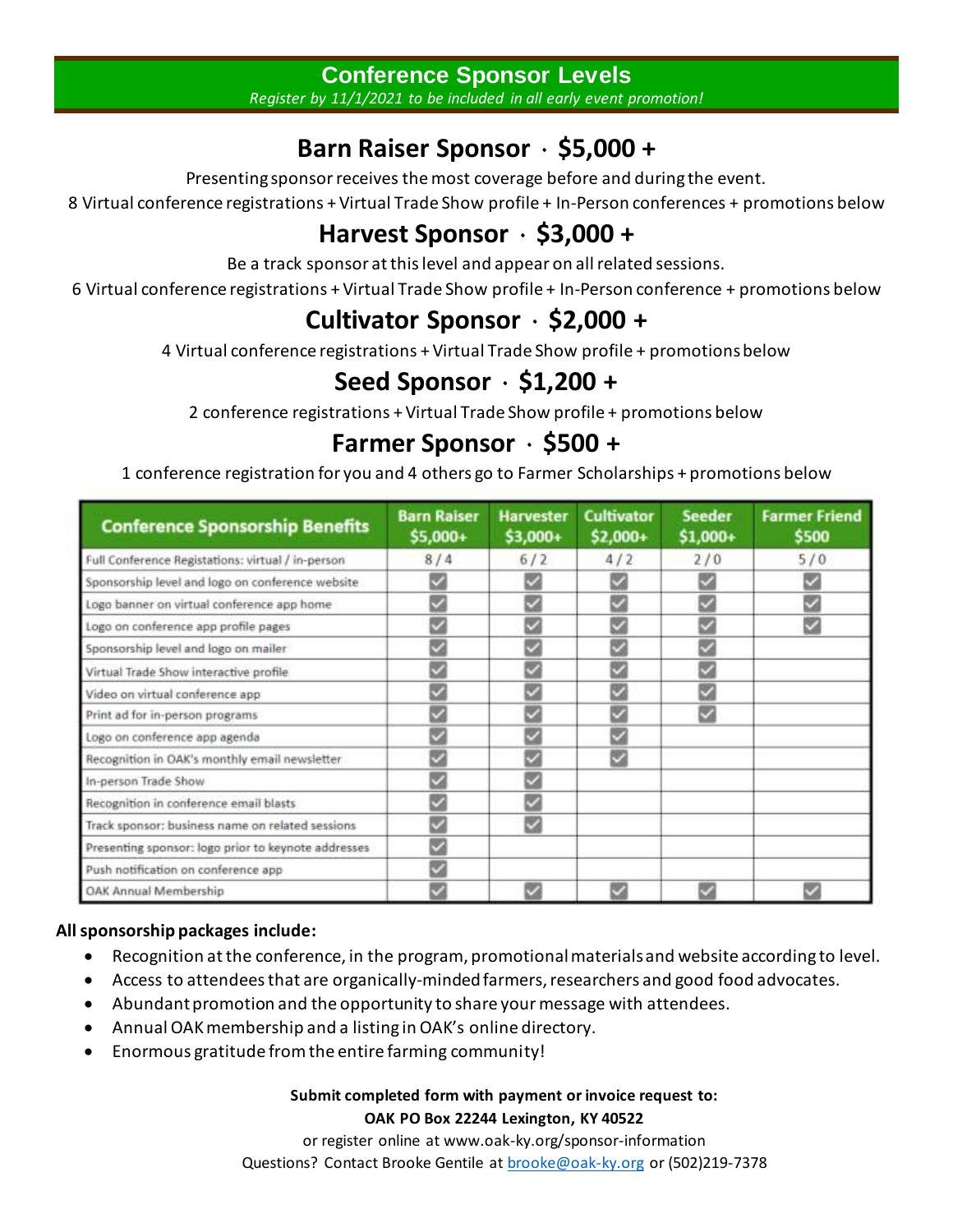## **VIRTUAL Trade Show Exhibitor \$300 by 11/1/2021, \$350 by 12/31/2021**

### **Includes:**

- Virtual Trade Show profile
- Optional 5-15 minute video submission for attendeesto view on demand
- Ability to engage with attendees through messaging, giveaways, product inquiries
- **TWO** conference registrations
- Businesslisting on OAK's Trade Show website
- Access to Kentucky's organic & sustainably minded farmers and professionals

## **VIRTUAL Advertising Video ONLY \$150 by 12/15/2020**

### **Includes:**

- Submit a video (up to 15 min long) about your services, product or message. The video will be hosted inside the conference platform for attendeesto view during the event and for up to a year afterwards.
- **DOES NOT include:** Virtual Trade Show Booth or Profile or Conference registration
- If you are interested in these features, consider registering as an exhibitor

## **IN-PERSON Trade Show Exhibitor Add-On**

### **Includes:**

- Select one or both in-person conference events at \$100 each as an add on to your Virtual Exhibitor Registration.
- Comes with a 6-foot table and two chairs.
- Two registrations, including a boxed lunch.

## **Additional Registrations**

Conference registration included as listed above for sponsors or exhibitors. Additional registrations may be purchased below. Remember, all attendees have access to recorded sessions for up to a year!

## **Membership**

One-year OAK Business Membership included with Seed Sponsor and above. Membership comes with expanded member benefits and inclusion in OAK's online business directory that launched in 2019. Join the growing network of farmers and suppliers in Kentucky and support OAK's work!

## **Virtual Conference Details**

**The Virtual Conference takes place for three days, January 27-29, 2022 through the Whova conference app.** Thisis where all virtual event participants will access the conference schedule, workshops, networking events, virtual trade show, and more. The app has a user-friendly interface on both desktop and mobile, making it easy for participants to toggle between devices, stay connected and access new resources. We anticipate participants will open the app multiple times per day. All attendees use a profile with contact information and have access to chat, messaging and breakout rooms for video conferencing. OAK staff will pre-fill your online profile and share the link with you in late Fall. Sponsors and exhibitors can stay logged in throughout the event, or plan to be present at specific times. When attendees want to connect with you, they can leave a message at your virtual booth or message you directly. We will also offer tutorials on how to make the most of networking on the online platform and provide technical assistance throughout the event.

## **COVID Precautions for In-Person Conference**

This Conference Series has been with COVID precautions in-mind and will follow CDC and local health department recommendations at the time of the event. We reserve the right to alter programming in ways to keep participants safe should it be required leading up to and during in-person events.